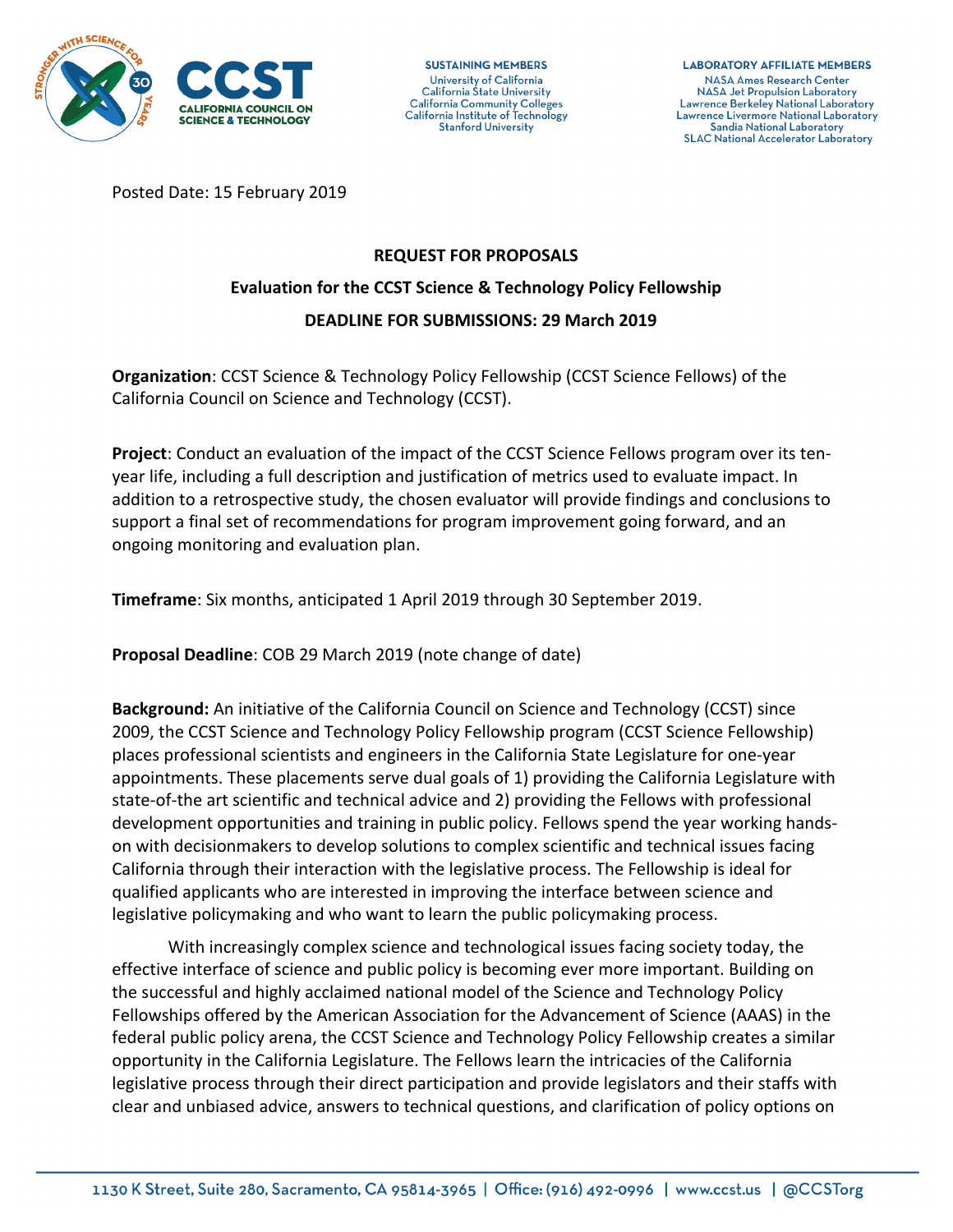a diverse array of policy issues, many of which have science- and technology-related attributes.

The evaluation study should be designed with two stakeholder groups in mind. The first is the funders of the program, both current and potential  $-$  the state of California, partner institutions, and private foundations and individuals. For this group, it will be important to demonstrate the impact the program has had on both Fellows and their host offices. The second stakeholder group is the staff at CCST, as the evaluation will provide guidance for program improvements going forward and enable the staff to better "tell the story" of the program in communications efforts. It could help to identify promising areas of future growth for the program, and also serve as a model for CCST as it seeks to evaluate the Fellowship program in the future. It is important that the methodology and written deliverables be credible to our government and foundation funders as well as accessible to a more general educated audience.

Details about the CCST Science & Technology Policy Fellowship are available at https://ccst.us/ccst-science-fellows-program/

**Cohort of study**: The evaluation should focus on recent Fellows (Years 6-9), but some questions may benefit from data from all Fellows (Years 1-9) such as the impact of the Fellowship on career trajectories and comparing placement opportunities. The current class of Fellows (Year 10) will not be included in the study.

**Primary focus - Outcomes:** The primary focus of this study will be to conduct a retrospective analysis to identify the extent to which the CCST Science Fellows accomplish the following:

- 1. Understanding of the role of different levels of government (i.e., federal, state, local) in policymaking.
- 2. Understanding of how policymaking impacts science and vice versa.
- 3. Increased knowledge about policy formulation and implementation.
- 4. Enhanced communication of scientific knowledge to audiences having diverse backgrounds.
- 5. Enhanced leadership skills in promoting science-policy integration.
- 6. Incorporating scientific/analytical input into placement work activities and policymaking processes.
- 7. Effective use of stakeholder networks in promoting science-policy integration.
- 8. Incorporation of the integration of science and policy into career trajectory or other future professional activities.

**Secondary focus - Impacts:** The secondary focus of the retrospective analysis is to identify whether CCST Science Fellows have achieved any of the following high-level impacts:

1. Strengthened policy-science dialogue/discourse.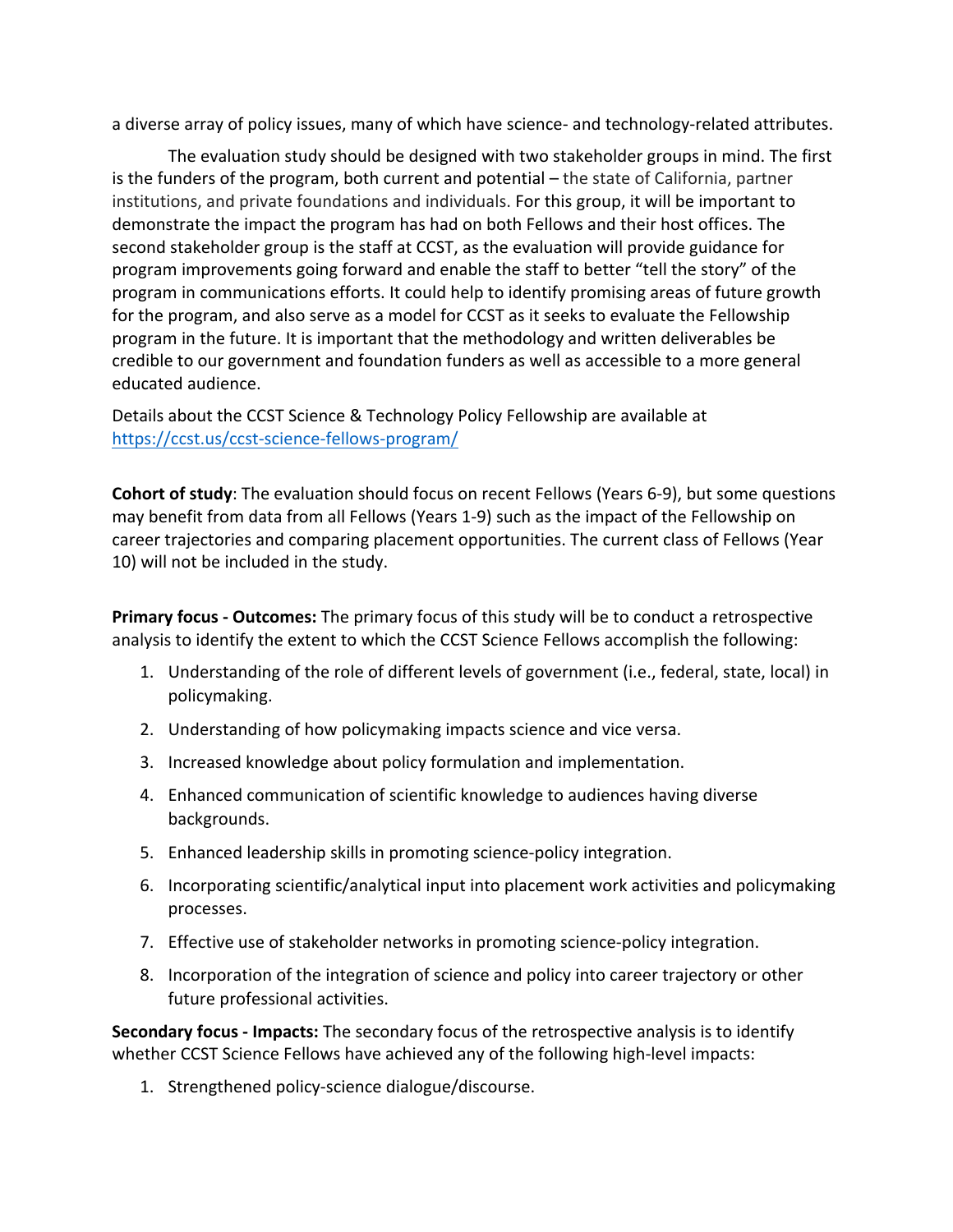- 2. Public policy informed by science and technology.
- 3. Betterment of society through more effective state policies.
- 4. Expanded interests and career options for alumni.
- 5. Network of leaders well versed in science and policy.
- 6. Enhanced CCST organizational reputation.

**Additional Learning Questions:** CCST would like to use the evaluation to understand the following additional learning questions:

- 1. High-level understanding:
	- a. What is the long-term impact of the Fellowship on a Fellow's career or future professional pursuits?
	- b. What is the impact on the offices where the Fellows serve or, more generally, on state policy?
- 2. How Fellows' experiences differ across the program:
	- a. How do evaluation data and outcomes compare for Fellows in different placement situations (legislative committee vs personal office);
	- b. How do evaluation data and outcomes compare for different disciplinary backgrounds?
	- c. Are there any common challenges or obstacles faced during the Fellowship among all Fellows, or among types of placements?
	- d. How do evaluation data and outcomes compare between Fellows placed in host entities that have a STEM focus (e.g. Environmental Quality or Natural Resources Committees) and those that do not (e.g. Judiciary or Budget Committees)?
	- e. What portion of Fellow's policy engagement has a STEM focus versus non-STEM focus? To what degree do transferable skills from academic training inform and benefit non-STEM related policy.
- 3. CCST staff functions:
	- a. How can CCST improve on its operations, systems, processes, communication, and client services to better achieve the goals of the program and serve the Fellows?
	- b. Are there particular areas of CCST staff activities that are perceived to be strong?
	- c. Are there particular areas of CCST staff activities that are weak or that need improvement?
- 4. Program management:
	- a. How might the Fellowship be improved to better accomplish its mission?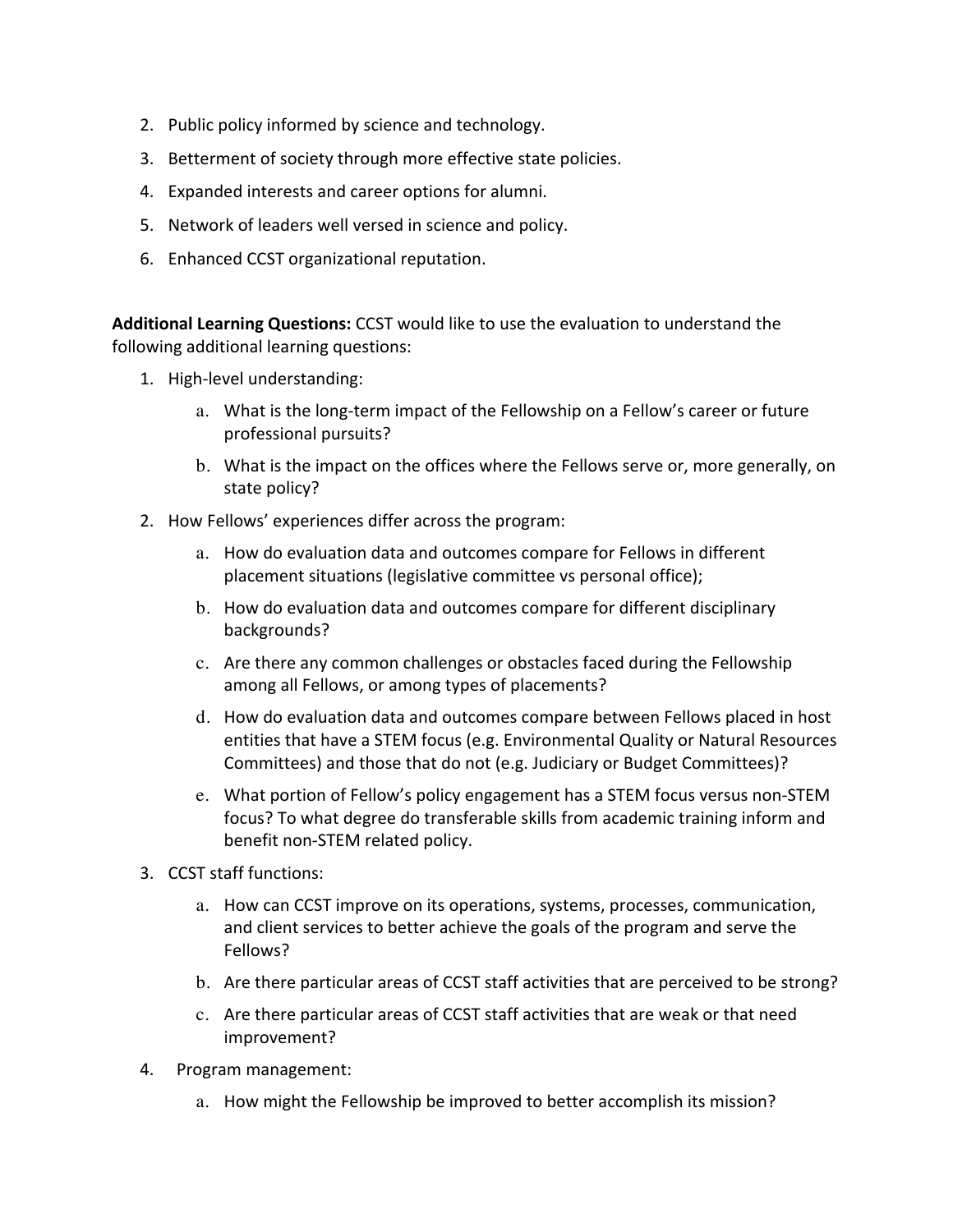- b. How can the evaluation data be used to inform the recruitment, selection, training, placement, and professional development of Fellows?
- c. How do the demographics of the Fellows compare to the demographics of graduate and professional school enrollments in California?

**Data Collection**: Data can be collected via a variety of means from CCST Science Fellows alumni, supervisors/mentors, former legislators, and other designated stakeholders. Upon award, the awardee will have access to existing CCST Science Fellows data for analysis as needed (Appendix 1). CCST will also supply an initial list of names of individuals in various stakeholder groups, as well as their contact information. Data collection could include:

- Review of Fellow self-assessment results (Appendix 1).
- Review of selected Fellowship year-end reports (Appendix 1).
- Review of selected host-office supervisor exit-survey results (Appendix 1).
- Survey of CCST Science Fellow alumni from the designated classes.
- Interviews with selected alumni, host representatives, and mentors.
- Survey of post-Fellowship career positions at various intervals following the Fellowship.
- Fellows network analysis.

Awardee is encouraged to identify data collection methods in their proposals. No particular method is prescribed by this RFP. Awardee is required to develop a sampling plan and list of interview and survey questions and seek prior written approval from CCST before implementation. 

## **Deliverables:**

- 1. Overall project plan, with milestones and key dates.
- 2. A plan for the retrospective evaluation that addresses the outcomes and impacts, as well as the additional learning questions identified above.
- 3. Draft sampling plan and survey and interview questions for CCST review before implementation.
- 4. A retrospective evaluation report that summarizes results of the evaluation from the collective and host-specific perspectives; and from the perspective of CCST Science Fellows groups broken down by discipline, career stage, or other relevant criteria.
- 5. A strategic learning report that outlines recommendations collectively to the whole program, specific to a host entity or CCST Science Fellows group, and specific to CCST Science Fellows' operations and alumni. It would also pose additional questions for future analysis.
- 6. A plan for future monitoring and evaluation that addresses the collection of base-level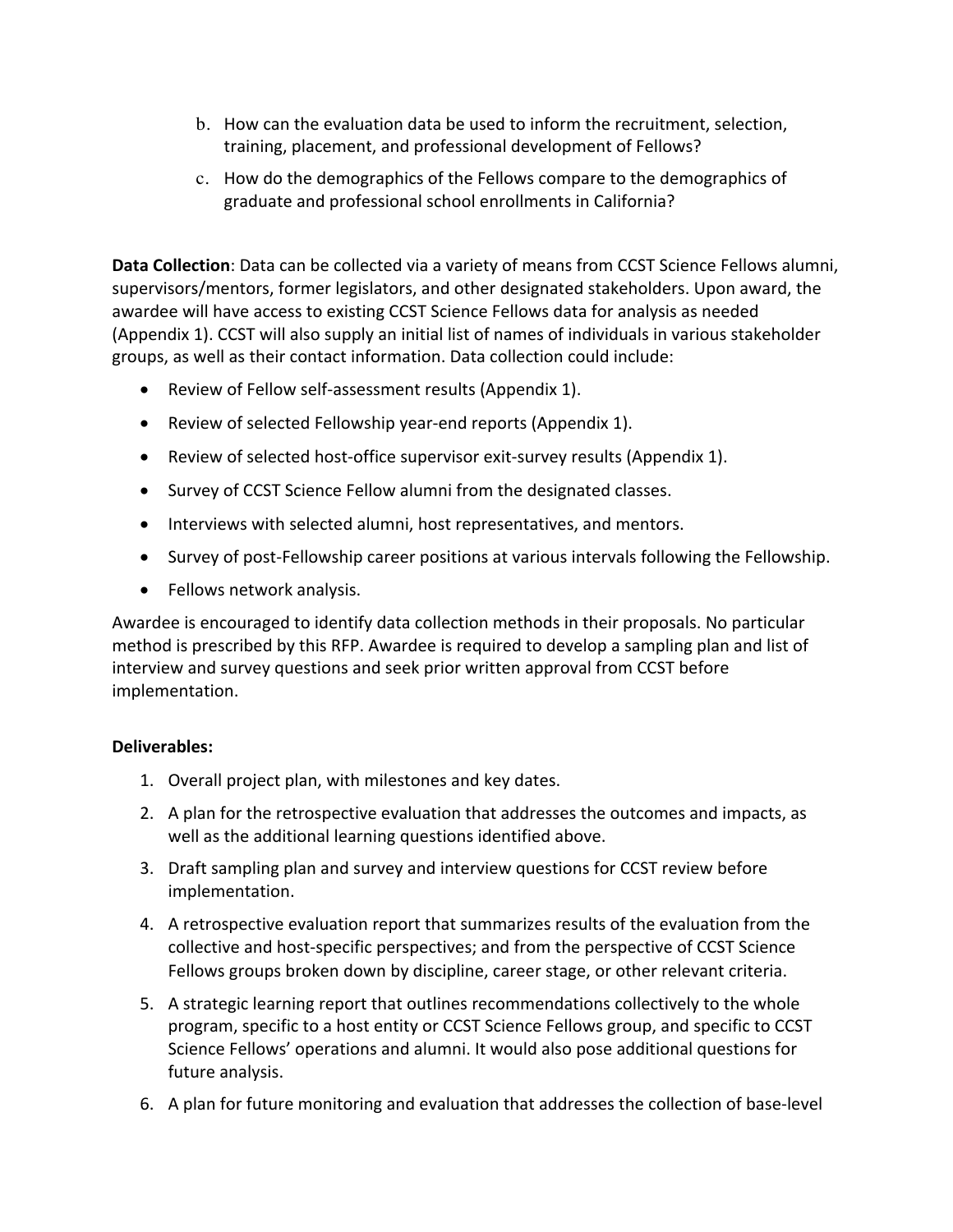data annually (assessing current CCST Science Fellows' reporting/assessment surveys) and obtaining data in samples from alumni at specific intervals to determine both shortand long-term impact of the program. Appropriate intervals would be determined by awardee. 

- 7. A set of recommendations on strategic communications that describe the high-level takeaways of the evaluation.
- 8. Monthly written status reports and check-in calls with CCST to track progress and budget.
- 9. Copies of all data collected or generated during the evaluation or related efforts.

**Contacts/Resources:** Consultant(s) will report to Amber Mace, CCST Interim Executive Director, with primary contact being Teresa Feo, Program Associate. The project could involve interaction with other members of CCST staff, designated current and alumni CCST Science Fellows, selected partner legislative office liaisons and host office points of contact, supervisors/mentors, and CCST partners familiar with the program.

**Proposal Submission**: Submission package should be not more than 10 pages, to include the following items in the following order. Proposals that do not adhere to these specifications may be penalized and/or disqualified.

- 1. A completed title page including the following information: full name, title, company (if applicable), mailing address, phone number, and email address of key personnel. Please include the links to any websites and/or social media accounts that may be referenced for additional information.
- 2. **Description of the proposing entity,** including background and high-level expertise of the project team relevant to this project (1-page limit).
- 3. **Proposed plan and methodology** for this study, including a justification based on current best practices. Include a description of anticipated final products.
- 4. **Budget**. The budget for the study must include a budget narrative that explains costs for each line item, and includes key personnel, labor-hour estimates, labor rates, estimated travel expenses, and any materials cost. Budget should include breakdowns and estimated hours for specific project elements and deliverables. Travel expenses are required to follow CCST travel regulations (available upon request). Budget should not exceed \$40,000 USD.
- 5. List names and contact information of three professional references for similar work.
- 6. Appendix A Up to three samples of applicant's prior evaluation work (not included in the 10-page limit).
- 7. Appendix B Resumes of key personnel to be involved and their roles in this project (not included in the 10-page limit).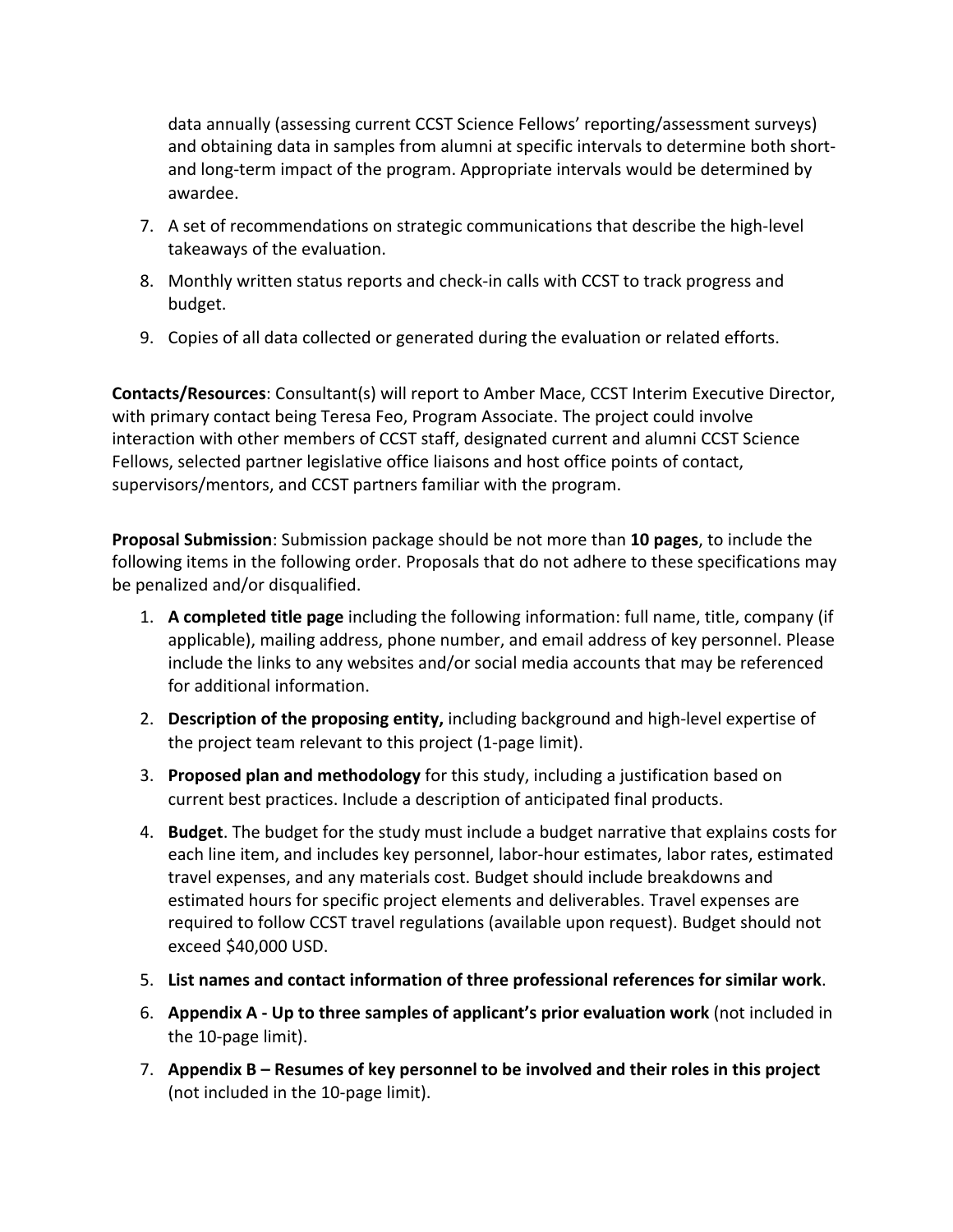The chosen team will hold at least two in-person meetings with CCST at their Sacramento office, one within the first thirty days of the project to formulate/approve questions and arrive at a deeper understanding of the program, and one no later than 30 days prior to the end of the contract to share findings and recommendations. If travel is necessary, travel costs for these two in-person meetings should be built into the budget.

Proposals will be evaluated on the basis of

- Adherence to guidelines set out in this document.
- Demonstrated understanding of the CCST Science Fellows program.
- Prior experience evaluating STEM-related policy programs, including Fellowship programs.
- Strength of the proposed methodology and associated final products.
- Proposal cost.

For questions or more information, contact: Teresa Feo, Program Associate, California Council on Science & Technology E-mail: teresa.feo@ccst.us Phone: (916) 492-0996

Submit proposals as a single PDF by email with the subject line "CCST Fellowship Evaluation RFP Submission" to teresa.feo@ccst.us

## **APPENDIX 1. EXISTING CCST Science Fellows PROGRAM DATA**

## **Host Office Exit Surveys** since 2014 (year-five Fellows)

**Fellow Self-Assessments** since 2014 (year-five Fellows)

- Fellows Post-Fellowship Survey
- Year-end bill report and topics worked-on spreadsheet.
- Fellows Exit Interview transcripts
- Year-end self-assessment: narrative report

#### **Alumni Programs**

- 2016 Alumni Survey
- Alumni Network Proposal
- Alumni Network Report to WHH, 2016
- Alumni Fellows' newsletters (Available files in PDF)
- Video interviews of select alumni

#### **Additional Resources**

- Fellowship Management Assessment 2011
- Fellowship Management Assessment 2014
- Annual Fellowship Evaluation Reports (HIRE Reports: Years  $1 5$ )